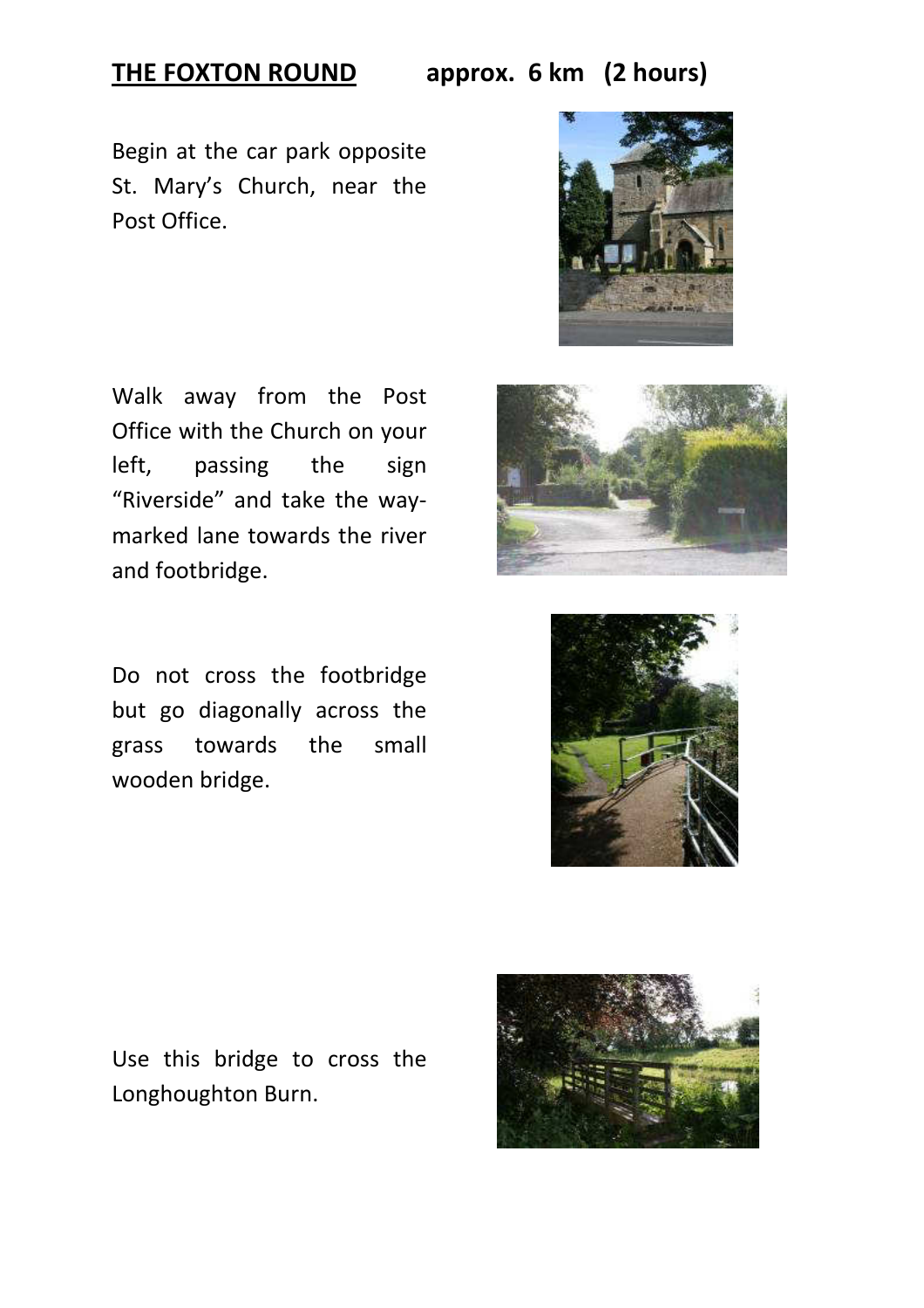Follow the track beside the River Aln.



Use the larch bench to rest and enjoy the view.



After a short climb, follow the footpath down to the river and along the river to the stile. Take extra care when approaching the river and on the short stretch alongside the river, especially when the ground is wet.



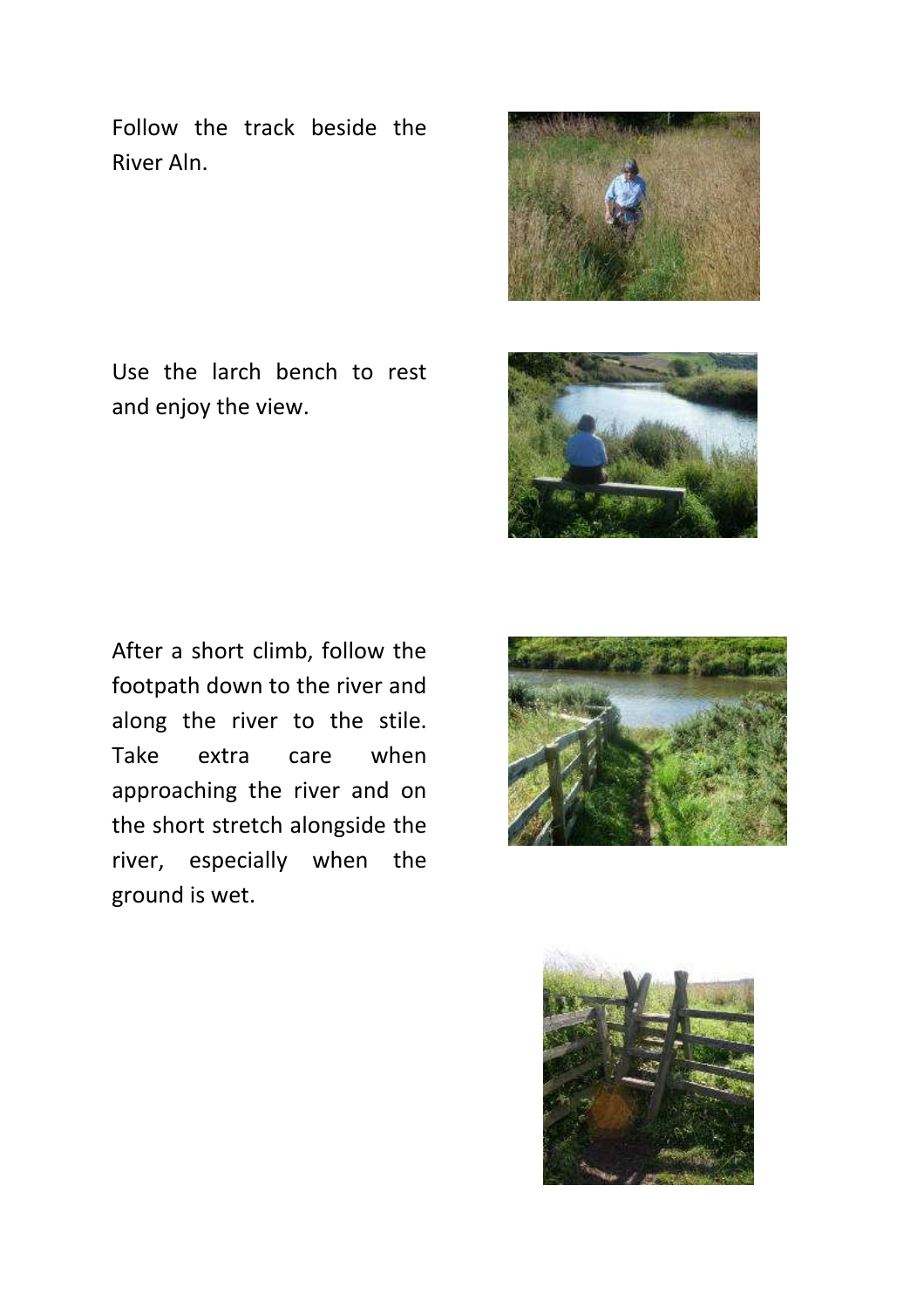### Follow the river bank............



......to reach the closed gate. (there is an alternative route to Alnmouth from this point see end of walk description for details)





Please help the farmer.

After passing through the gate, the route turns left up the hill....





....giving good views over the river and its flood plain.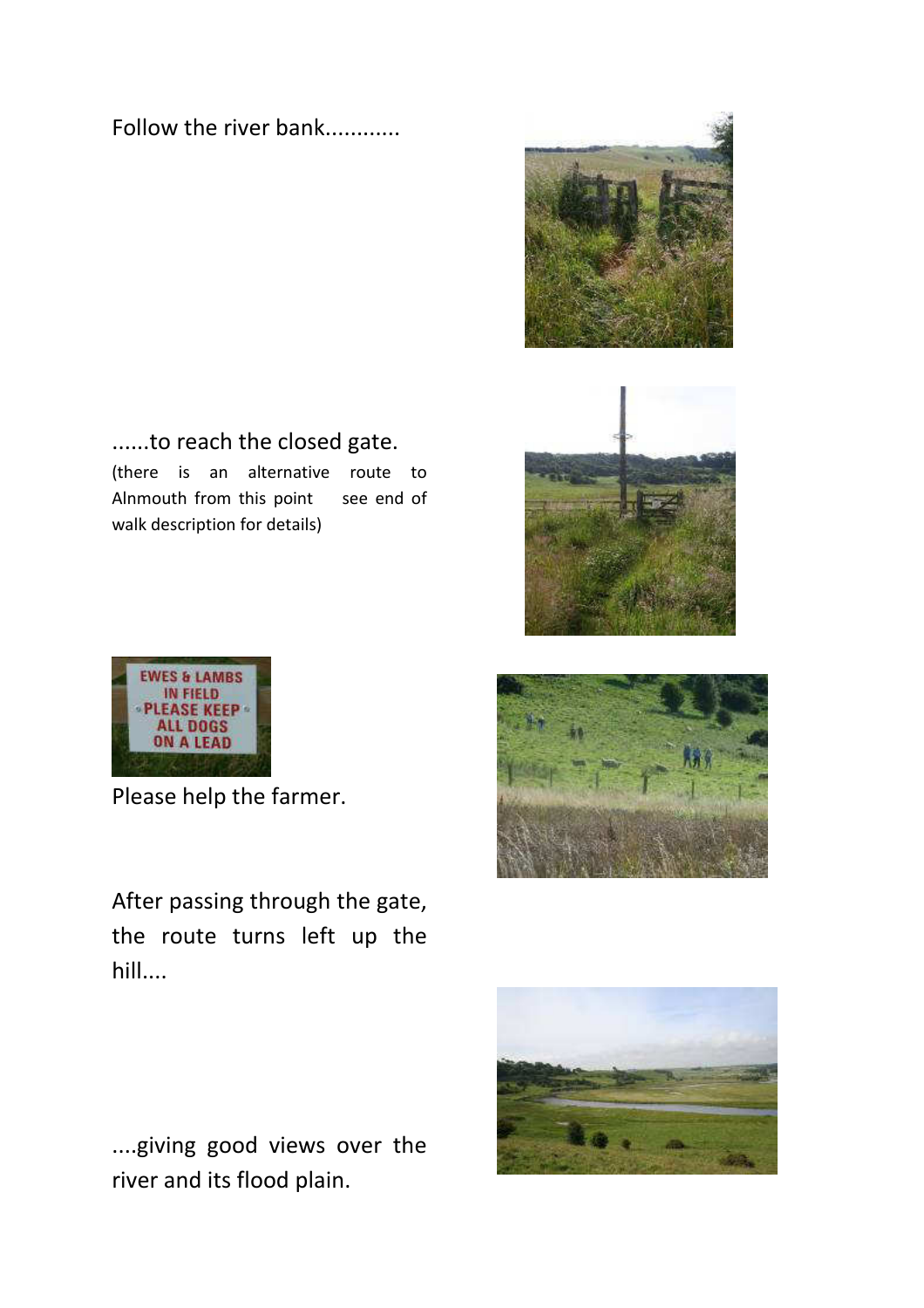Aim for the field gate and you will find another bench at the top of the slope.



Cross the road and walk down Foxton Drive towards Foxton Golf Club.

Pass the entrance to the visitors' car park on your left and, before reaching the club house, look for the way marker arrow on your right.\* The route heads towards Coquet Island across the 18<sup>th</sup> fairway with the green on your LEFT. Take care as golfers may be approaching the green from your RIGHT.

\*(at this point it is possible to pass the club house and take an alternative route along the beach see end of walk description for details)



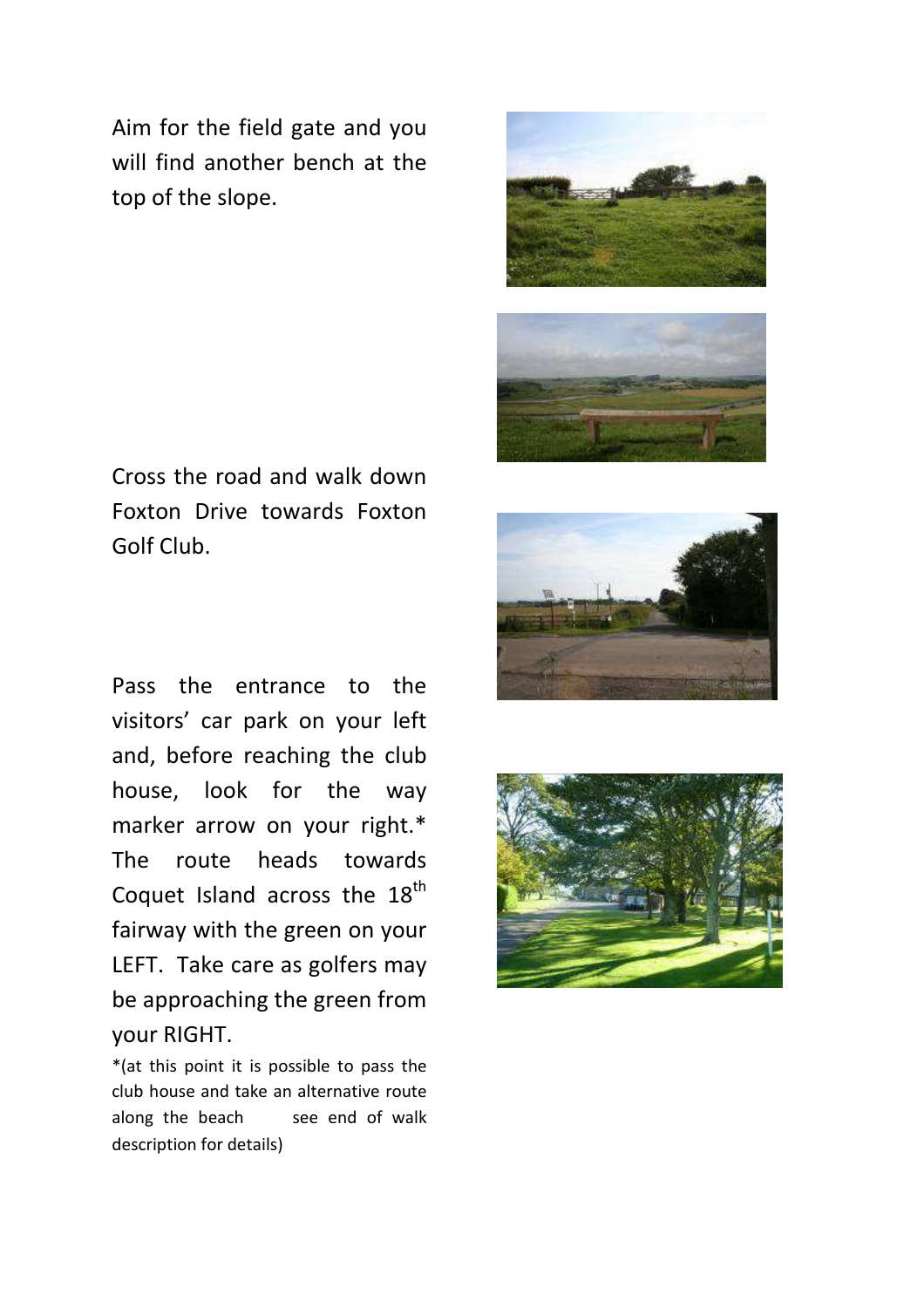Follow the path next to the fence with the fence on your left.



The path passes some caravans.



Continue along the path with the fence now on your right. Again TAKE CARE as you are now walking between two golf courses (Foxton and Alnmouth Village).



Pass by the beacon and descend to Alnmouth.



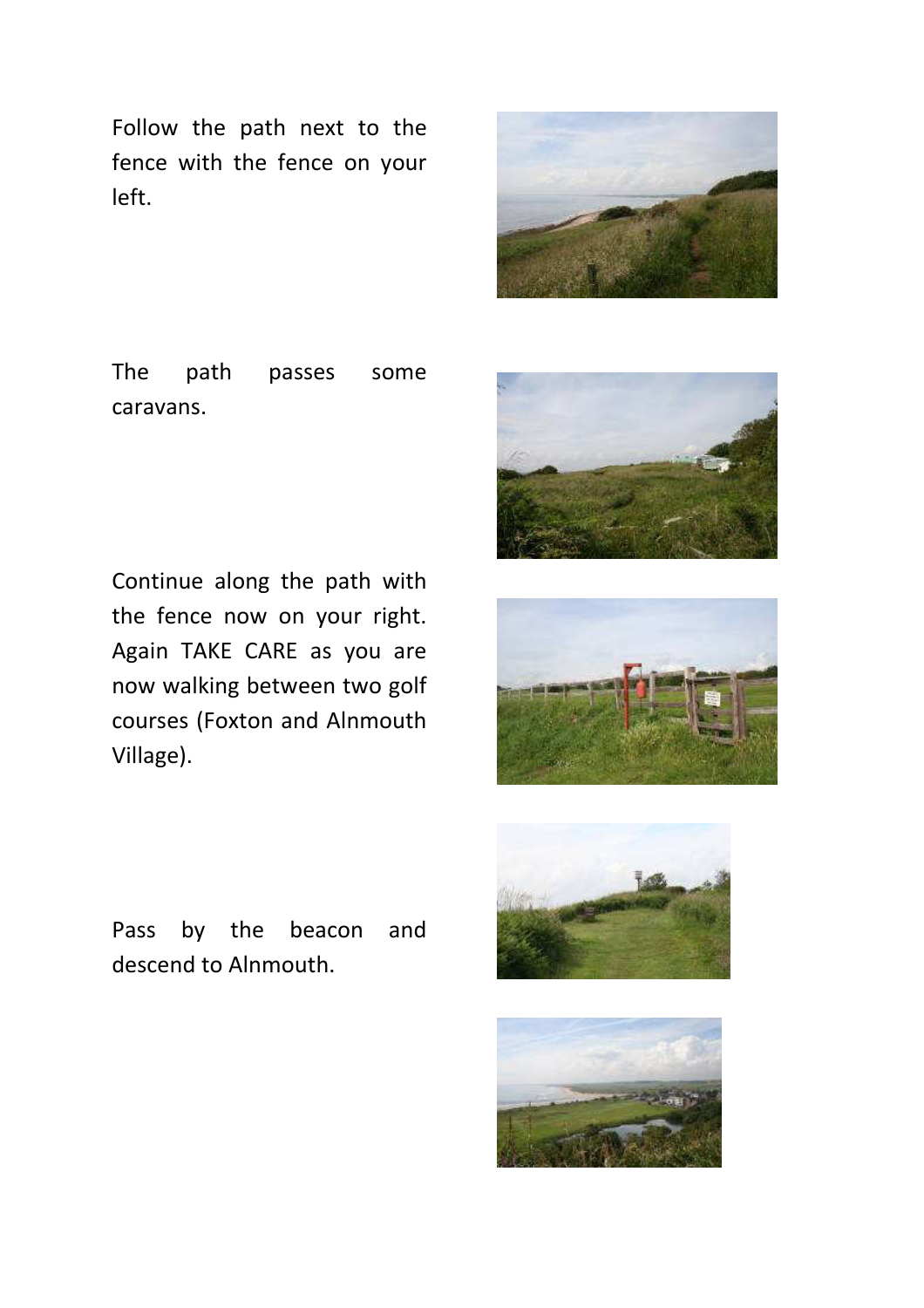Follow the road bearing left to pass Alnmouth Village Golf Clubhouse.

Castle Hill across the estuary soon comes into view.

Go past the boats.

Just after the playground, look for a narrow gate which takes you to Lovers Walk.









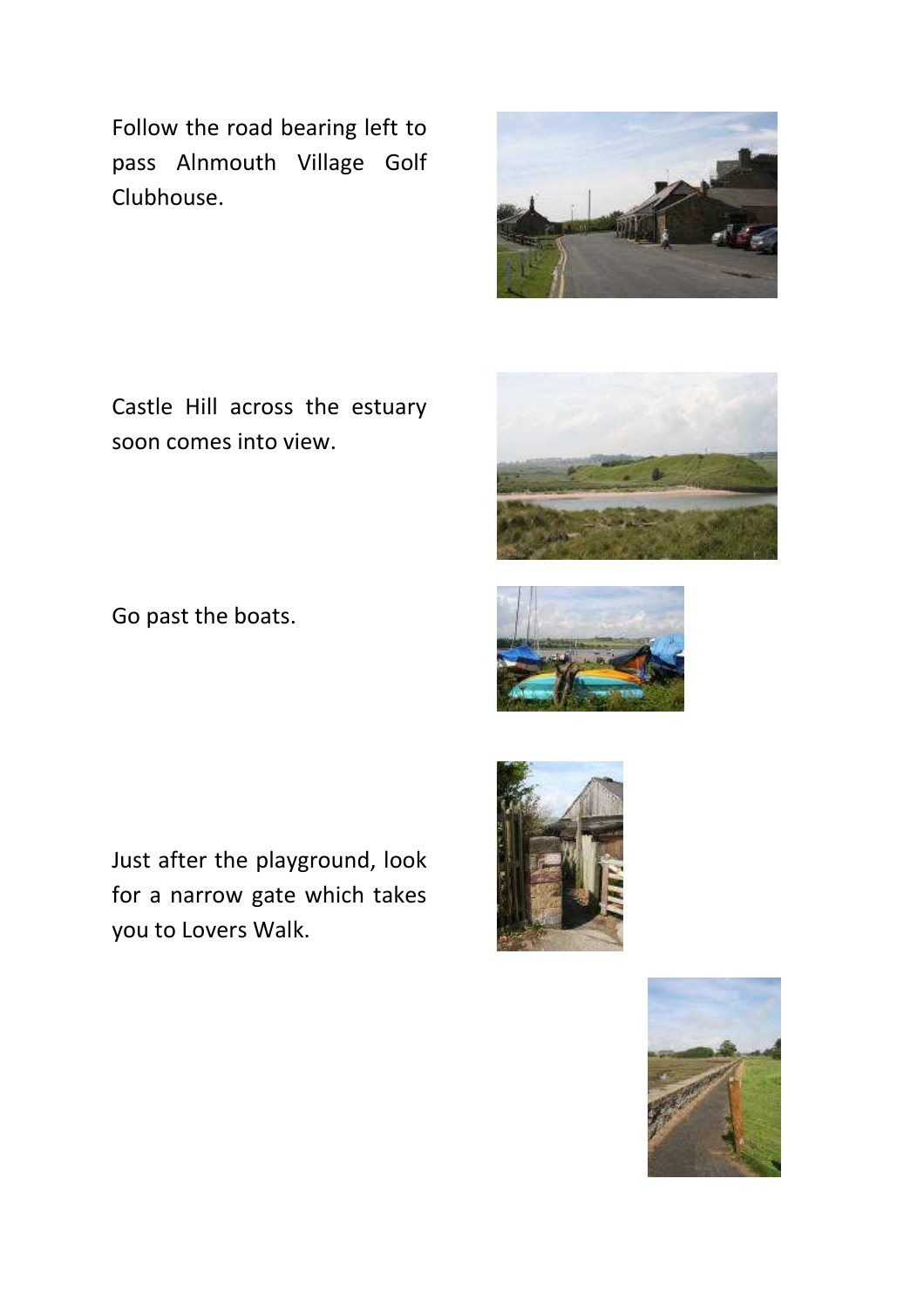At the end of Lovers Walk, climb the steps, cross the road and turn left across the Duchess' Bridge.



Walk along the cycleway which runs parallel to the main road.







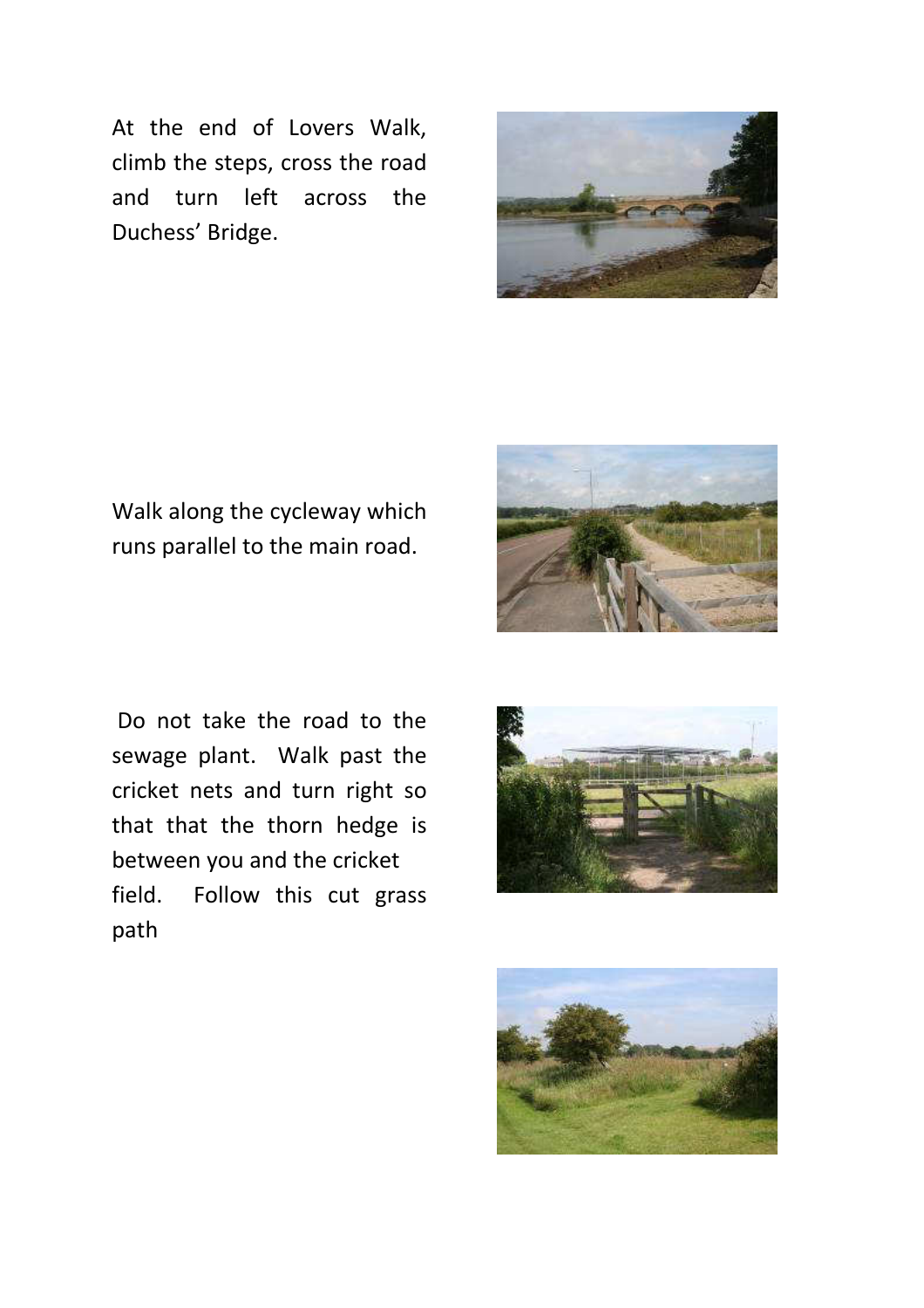Follow the path through two kissing gates eventually going downhill to a third kissing gate leading you to the bottom of Steppey Lane. Turn right to cross the footbridge and then take the left hand fork to return to Lesbury Village and the car park.







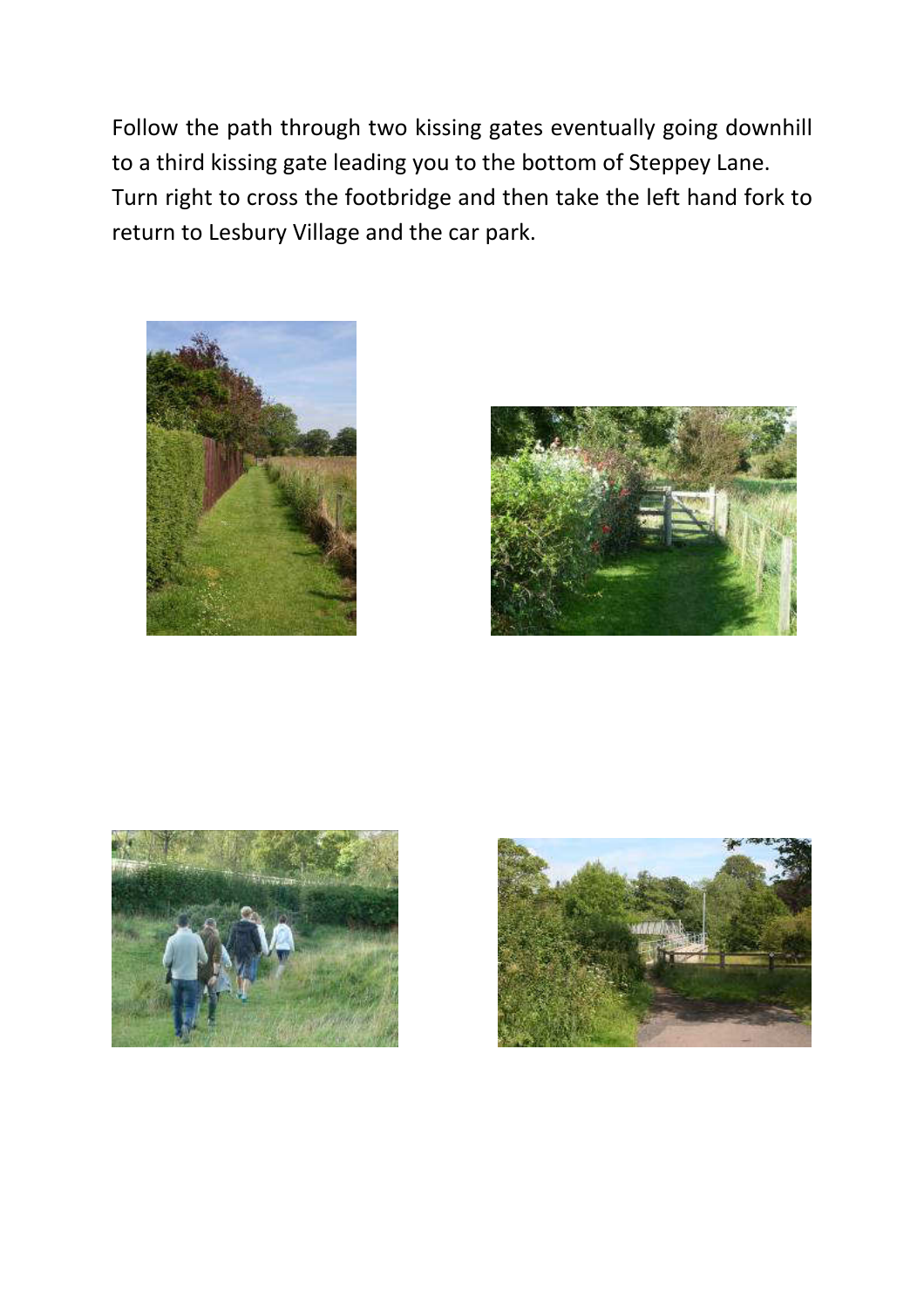# **SHORT CUT TO ALNMOUTH VILLAGE**

When you reach the closed gate, with its sign, continue straight



along the river bank instead of going up the hill.

Do not turn left until you see a larch bench under the gorse bushes. At certain times of the year there are orchids here.





There is a clearly defined uphill path to the right of this bench. Follow this path through the gorse and over a stile to reach the Foxton to Alnmouth road. Cross the road and walk downhill to Alnmouth village.